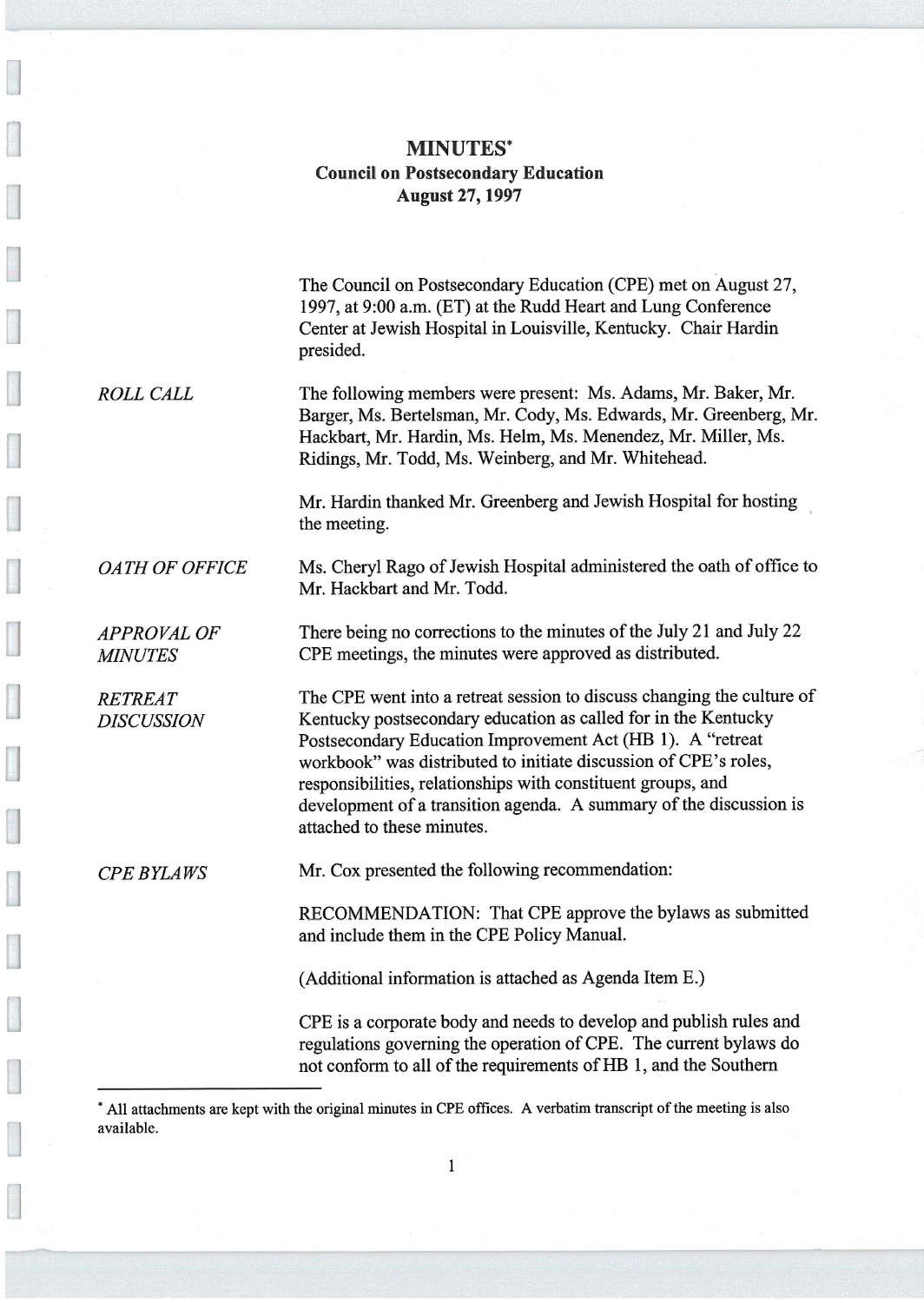Association of Colleges and Schools (SACS) has requested a revised copy of the bylaws to assist in the substantive change review of the community college system.

The committee structure included in the bylaws calls for three types of committees to be formed —operating, standing advisory, and special. There will be three operating committees: (1) Trends and Operations Committee, to provide direction for the internal operation of CPE and to deal with changing trends in postsecondary education; (2) Quality and Effectiveness Committee, to be responsible for academic program coordination, relationship between CPE and the Department of Education, student services, and accountability activities; and, (3) Investments and Incentives Committee, to deal with budget, finance, and data issues. The operating committees will be appointed in the near future by the Chair so that CPE can begin its work. The standing advisory and special committees will be formed and appointed at CPE's direction.

MOTION: Mr. Barger moved the adoption of the recommendation. Mr. Miller seconded the motion.

Mr. Miller asked about the possibility of holding meetings via teleconference. Mr. Taulbee indicated that such meetings may not be valid in the state, but he will investigate this option.

VOTE: The motion passed.

EEO Mr. Cox presented the following recommendation:

REGULATION RECOMMENDATION: That the administrative regulation, 13 KAR 2:060 Degree Program Approval; Equal Opportunity Goals, be approved by CPE, filed with the Legislative Research Commission, and that public comments be taken from the Committee on Equal Opportunities, institutional representatives, and interested parties. CPE staff is authorized to amend the administrative regulation during the public comment phase of review.

(Additional information is attached as Agenda Item F.)

CPE adopted the Kentucky Plan for Equal Opportunities 1997-2002 at its July 21, 1997, meeting. KRS 164.020(18) (SB 398 adopted by the 1992 Regular Session of the General Assembly) requires CPE to postpone the approval of a new degree program if an institution fails to meet equal opportunity goals outlined in the Kentucky Plan. CPE is required to implement the plan evaluation process through this administrative regulation.

ADMINISTRATIVE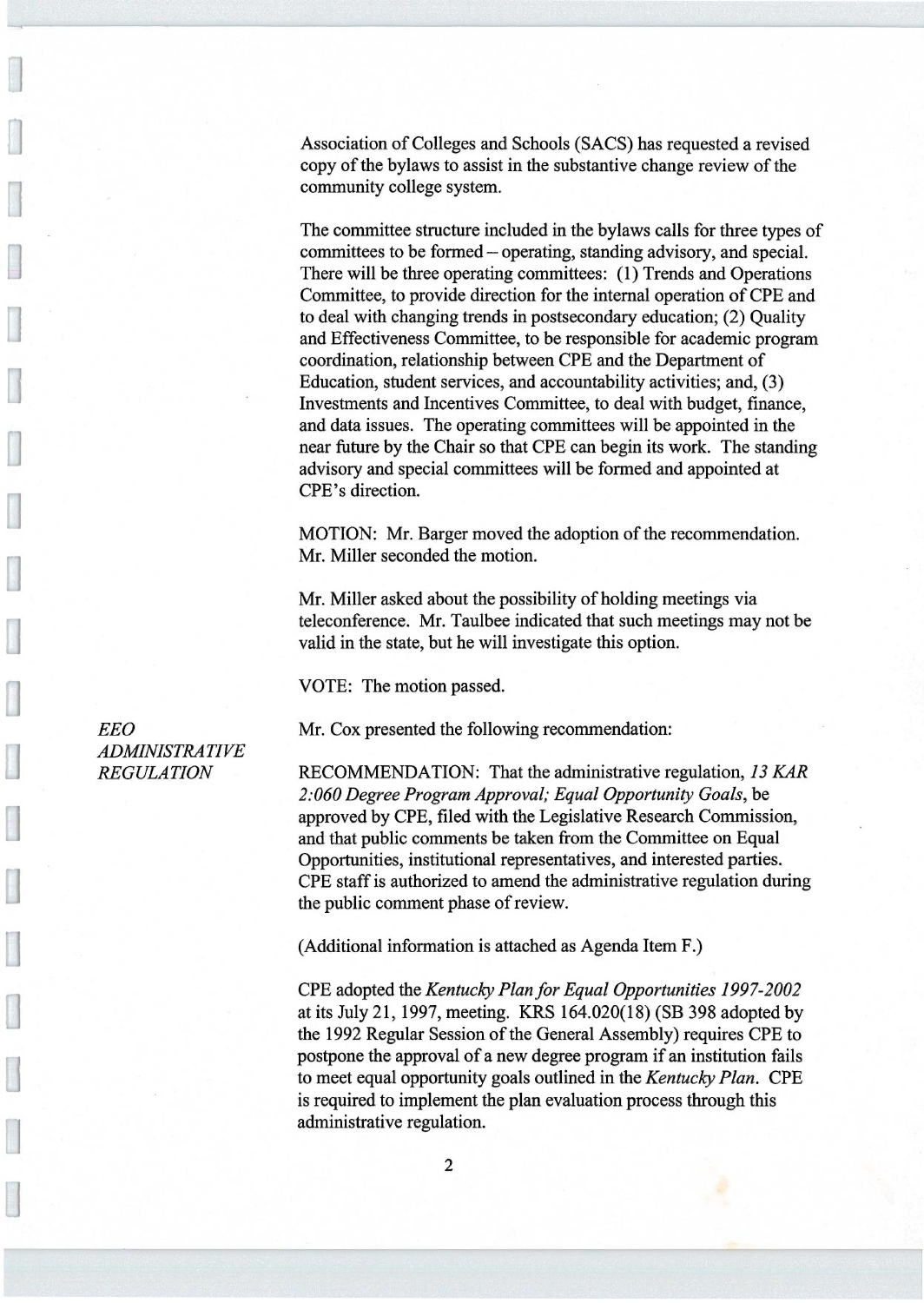MOTION: Mr. Barger made a motion, seconded by Ms. Ridings, to adopt the recommendation.

VOTE: The motion passed.

POSITION Mr. Cox presented the following recommendation:

RECOMMENDATION: That CPE approve the position description for the president of CPE and authorize its use in the search process for president.

The Strategic Committee on Postsecondary Education (SCOPE) began the search process for a new president of CPE with the issuance of a Request for Proposals (RFP) for a search firm to assist with the presidential search. The position description is necessary to assist the search firm and SCOPE as they recruit candidates.

(The RFP was included for information in the agenda materials as Agenda Item H.)

MOTION: Ms. Bertelsman moved the adoption of the recommendation. Mr. Baker seconded.

VOTE: The motion passed.

DESCRIPTION FOR

TUITION WAIVER HB 1 allows faculty and employees of the public postsecondary POLICY institutions to take up to six hours per semester, tuition free, at any of the public institutions in the state and directs CPE to develop a statewide policy to implement the program. At its July 22, 1997, meeting, CPE authorized the Acting President to develop and implement an interim tuition policy in order to accommodate employees registering for the fall semester. Staff plans to contact each institution to evaluate whether modifications to the interim policy are needed. At that point, a final document will be presented to CPE for review and action.

(Additional information is attached as Agenda Item I.)

NEXT MEETING The next meeting will be held in Louisville on Sunday, September 21, in conjunction with the Governor's Conference on Postsecondary Education Trusteeship. Topics of discussion will include an update on the work of the Kentucky Community and Technical College System and introductory information on the development of the incentive trust funds. An October meeting will be held to meet with university presidents regarding the incentive trust funds and capital projects. A November meeting will be scheduled to approve the